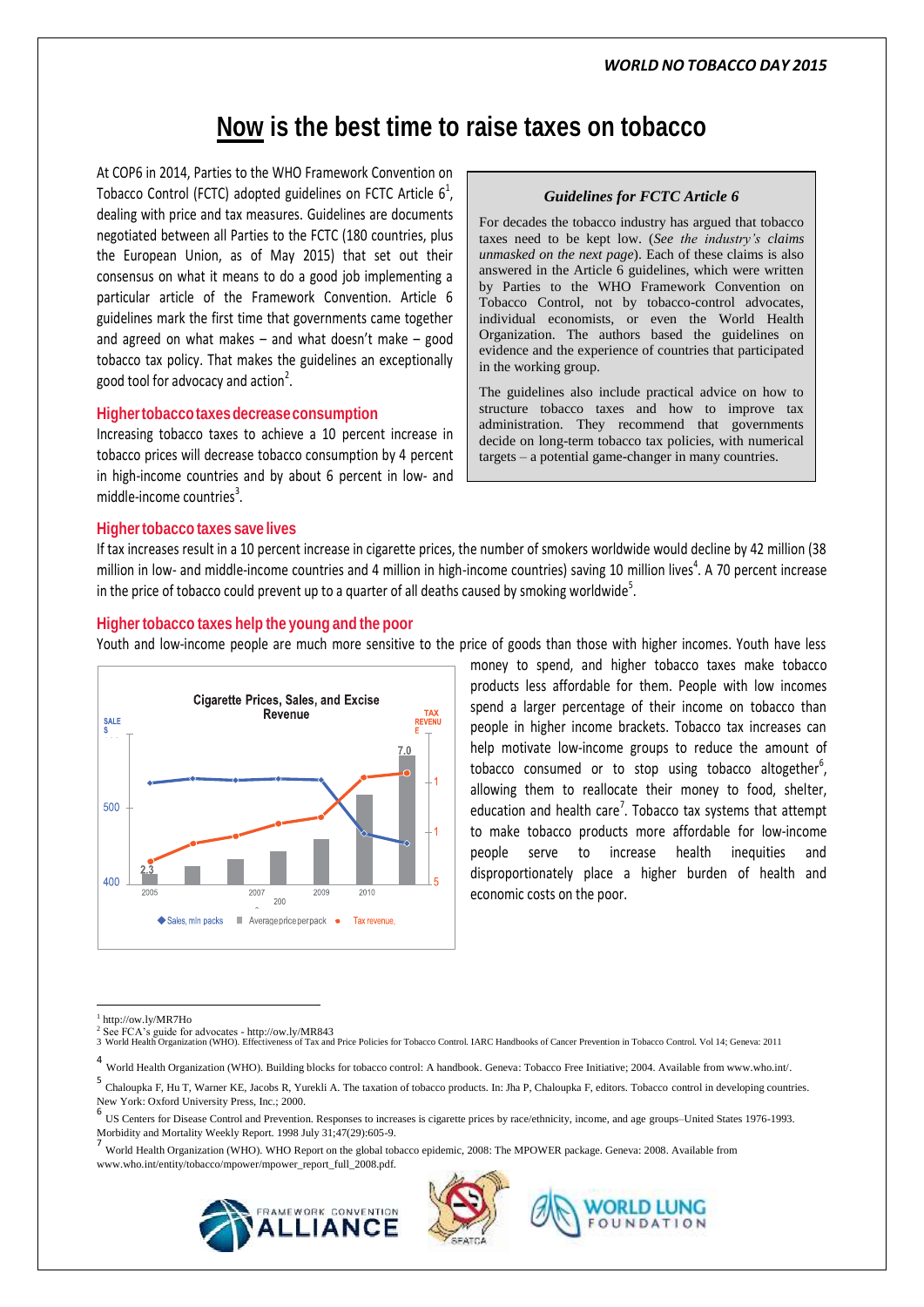#### *WORLD NO TOBACCO DAY 2015*

#### **Highertobacco taxes increasegovernmentrevenue**

Tobacco tax increases directly benefit governments through increased revenues. Every nation with an efficient tax system that has significantly increased its cigarette tax has enjoyed substantial increases in revenue, even while reducing smoking. In Turkey, government revenue from tobacco taxes increased from 7.1 billion TL in 2005 to 15.9 billion TL in 2011 even while cigarette sales declined by more than 15 percent<sup>8</sup>. (See the graph above).

# **Reject the tobacco industry's claims about tobacco taxes**

*'The tobacco industry is complicit in illegal trade. Smuggling is one of its business strategies.'*

- WHO Director-General Margaret Chan, 16th World Conference on Tobacco or Health.

**CLAIM**: *Higher tobacco taxes will increase smuggling*. Tax increases on tobacco products will lead to increased smuggling, illegal cigarette production and related criminal activity.

## **TRUTH**

Tobacco taxes are not the primary reason for cigarette smuggling and cigarette tax avoidance. A recent study of illicit trade in Europe reinforced earlier findings that factors other than price influence illicit trade<sup>9</sup>. These include:

- How easy it is for smugglers to operate in a country, including the cost;
- The participation of the tobacco industry:
- How well crime networks are organised;
- The likelihood of being caught, and the punishments, and
- Corruption levels.

Many countries have significantly increased tobacco taxes without experiencing changes in smuggling/illicit productions. Experience shows that these illegal activities can be controlled by legislative or regulatory means (e.g. use of prominent tax stamps, serial numbers, special package markings, health warning labels in local languages) and by customs and law enforcement (e.g. improving corporate auditing, better tracking systems, and good governance) and stronger penalties for violators<sup>10</sup>. Revenue generated by a tax increase can finance these activities.

**CLAIM**: *Higher tobacco taxes will reduce tax revenues*. The reductions in tobacco sales caused by tax increases will be so large that it will offset the impact of the increased tax rate.

### **TRUTH**

 $\overline{a}$ 

Higher tobacco taxes produce higher tax revenues. The demand for tobacco products is inelastic, which means that the proportionate reduction in demand for tobacco is smaller than the proportionate size of tax increase. So, even though demand is reduced when taxes and prices increase, the higher tax rate will result in overall increases in tax revenues.

<sup>10</sup> Jha P, Chaloupka F. Tobacco control in developing countries. Oxford: Oxford University Press; 2002.







<sup>8</sup> Ahmet, S. Turkish Experience on Tobacco Taxation and Monitoring of Industry (presentation). Ministry of Finance of Turkey. 2011.

<sup>&</sup>lt;sup>9</sup> Illicit cigarettes and hand-rolled tobacco in 18 European countries: a cross-sectional survey. Joossens L, Lugo A, La Vecchia C, Gilmore AB, Clancy L, Gallus S. Tobacco Control 2012;0:1–7.